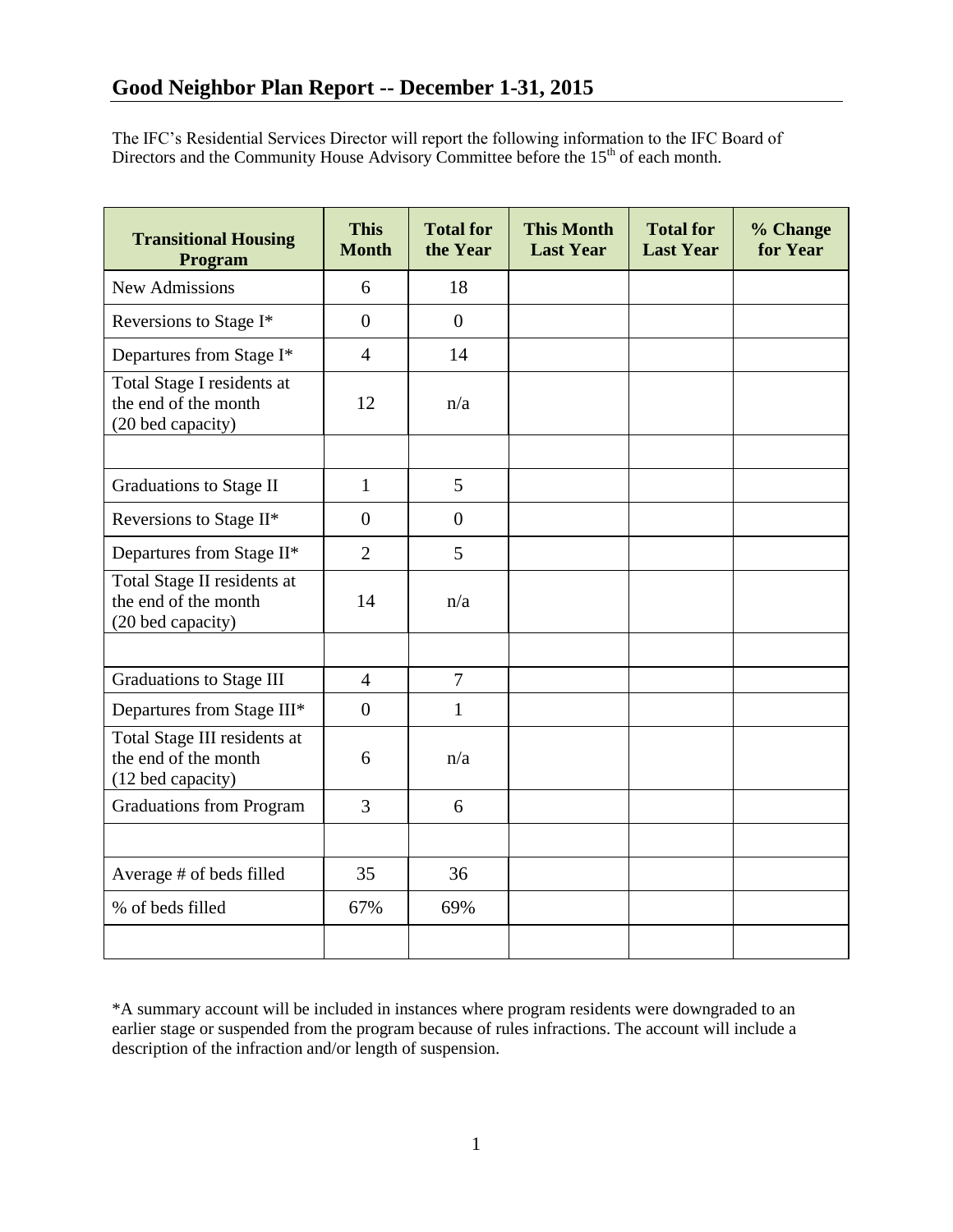# **Good Neighbor Plan Report -- December 1-31, 2015**

| <b>Emergency Shelter -</b><br>open due to general conditions                                  | <b>This</b><br><b>Month</b> | <b>Total for</b><br>the Year | <b>This Month</b><br><b>Last Year</b> | <b>Total for</b><br><b>Last Year</b> | % Change<br>for Year |  |  |  |
|-----------------------------------------------------------------------------------------------|-----------------------------|------------------------------|---------------------------------------|--------------------------------------|----------------------|--|--|--|
| # of nights shelter open                                                                      | 10                          | 25                           |                                       |                                      |                      |  |  |  |
| Average # of overnight guests                                                                 | $\overline{4}$              | $\overline{2}$               |                                       |                                      |                      |  |  |  |
| total # of guests, duplicated                                                                 | 39                          | 63                           |                                       |                                      |                      |  |  |  |
| total # of guests, un-duplicated                                                              | 11                          | 24                           |                                       |                                      |                      |  |  |  |
| # of nights # of guests > $17*$                                                               | $\theta$                    | $\theta$                     |                                       |                                      |                      |  |  |  |
| <b>Emergency Shelter – open due to individual needs</b>                                       |                             |                              |                                       |                                      |                      |  |  |  |
| # of on-premises admissions<br>resulting from police or emergency<br>services request*        | $\overline{0}$              | 3                            |                                       |                                      |                      |  |  |  |
| <b>Safety and Security</b>                                                                    |                             |                              |                                       |                                      |                      |  |  |  |
| # of guests admitted with current,<br>government-issued photo ID                              | 9                           | 17                           |                                       |                                      |                      |  |  |  |
| # of guests admitted with other ID                                                            | $\overline{0}$              | $\overline{0}$               |                                       |                                      |                      |  |  |  |
| # of guests admitted without ID*                                                              | $\overline{2}$              | $\overline{7}$               |                                       |                                      |                      |  |  |  |
| # of scheduled visitors<br>(i.e. service providers, meetings)                                 | 37                          | 194                          |                                       |                                      |                      |  |  |  |
| # of walk-up visitors seeking shelter                                                         | 3                           | 11                           |                                       |                                      |                      |  |  |  |
| # of other walk-up visitors<br>(i.e. donations, public tours)                                 | 36                          | 141                          |                                       |                                      |                      |  |  |  |
| # of times a resident or guest left<br>Community House after curfew<br>without authorization* | $\theta$                    | $\overline{0}$               |                                       |                                      |                      |  |  |  |
| # of times when staff instructed<br>someone to leave the premises*                            | 8                           | 26                           |                                       |                                      |                      |  |  |  |
| # of times when 911 and/or police are<br>called to premises for non-medical<br>reasons*       | $\overline{0}$              | $\overline{0}$               |                                       |                                      |                      |  |  |  |
| # of times a resident or guest charged<br>with a crime that occurred on<br>premises*          | $\overline{0}$              | $\theta$                     |                                       |                                      |                      |  |  |  |
| # of guests who were found to be a<br>sex offenders staying on premises*                      | $\boldsymbol{0}$            | $\overline{0}$               |                                       |                                      |                      |  |  |  |

**\* if this occurs, the monthly report will include an explanation as well as a count**

 $\boldsymbol{X}$  By checking this box, the Community House Residential Services Director affirms that a background check was administered to all prospective program residents before their admission into the transitional housing program.